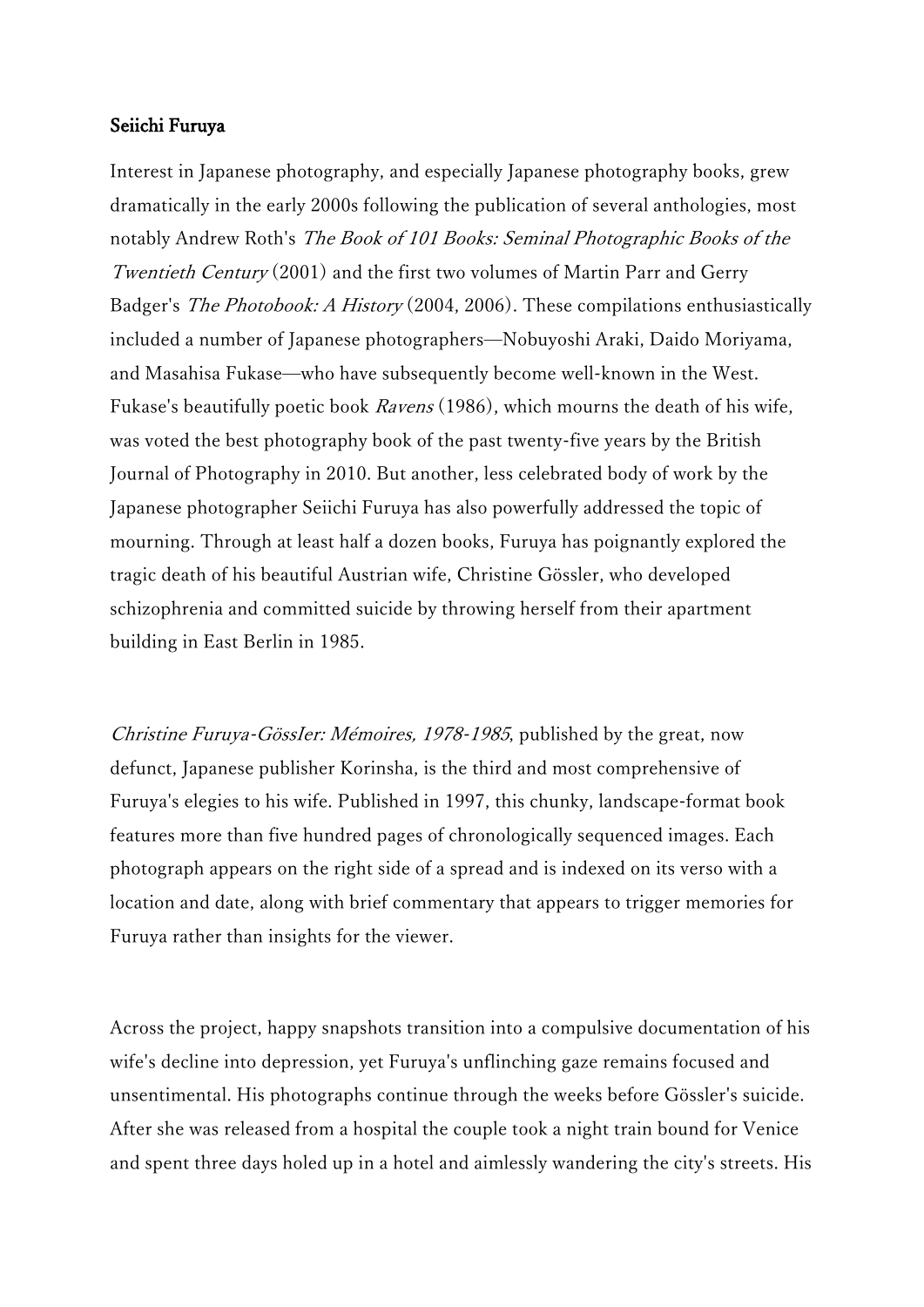chronicle of their escape to Venice and the grim reality of their lives back in East Germany reveals another aspect of Furuya's unembellished aesthetic.

The emotional register of Furuya's work is only part of what makes it appealing. The photobooks he made from this work very clearly encapsulate his intentions—and, through a synthesis of photography and design, still communicate those desires years later. The artist's language may be interpreted somewhat differently, but his vision transcends merely being a product of its time and place.

© David Strettell for "aperture" # 213, 2003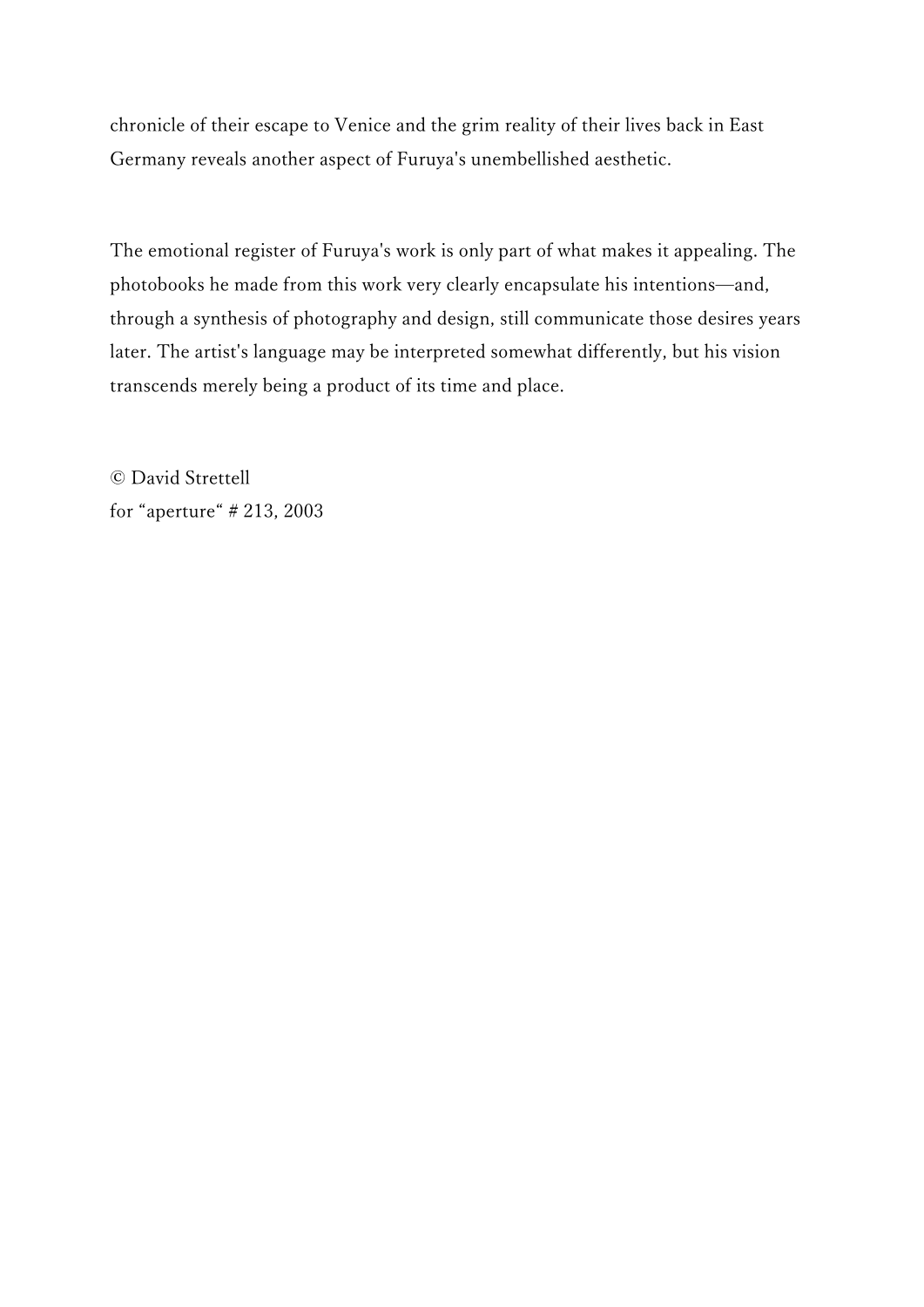

Inclusions in Japaneses photographs<br>and expectating Japaneses photographs<br>and expectating Japaneses photographs<br>including the mail of the matrix of the main state of the matrix<br>present parameter and the main state of the Andrews Director The Book of Jay Book<br>Templet Photographic Books of the<br>Templetarist Caroling (Scott) and the Tree Internal<br>Templetarist and Martin Park and Control<br>Badger's The Photodoxic A History (2004, 2005). These completions Japanese photographers - Noboycels Fulcase - who have subsequently<br>become well-known in the West, Fulcase's beautifully postic book Rovers (1984). which mourns the death of his wife. was usted the best photography book and the past twenty five years by the<br>British Journal of Photography in zone.<br>But another, less coloinvited looky of work by the Japanese photographer Selichi Furuya has also powerfully informed the topic of mounting. Through at least half a dezen books, Funeya has polignantly explored the tragic death of his beautiful. Austrian wife, Christine Gossler, who developed schizophrania and committed suicide by throwing herself from their apartment building in East Berlin In 1985.

> Christine Furuyo Góssler, Mámoires, 1978-2985, published by the great, now defunct, Japanese publisher Korinsha. is the third and most comprehensive of Funya's elegies to his wife. Published In 1997, this chunky, landscape format book features more than fire hundred pages of chronologically sequenced images. Each photograph appears se. the right side of a spread and is indexed on its verso with a location and date, along with brief commentary that appears to trigger memories for Funnya rather than insights for the viewer.

Across the project, hairpy imajobus Transition between a computation discovered and<br>of his softe's desides with disposition, yet **Europe's collections plans movements Common Screenily the weeks feeling**<br>Common's subtide After the was release Aroun & Receptibility the complex hook is might.<br>Aroun boound for Ventice and spent throws days holed up in a hotel and similarely mendering the city's streets. His showing of their excepts to Ventor and the grim.<br>reality of their times bank to Cast Germany. remain another separated Funeral's unambellished assituation

The amotheral register of Funcys's work<br>In series part of what makes it appealing The photobooks he made from this work yery clearly annapolisis his intentions and, through a spribacis of photography. and design, will see The artist's Ross<br>design years later. The artist's large-app.<br>may be interpreted surrounded differently. but his vision transcands merely being a product of its time and place.

Seiichi Furuya

David Strettell

**PICTURES (T)** 

**Thermals Great 1978**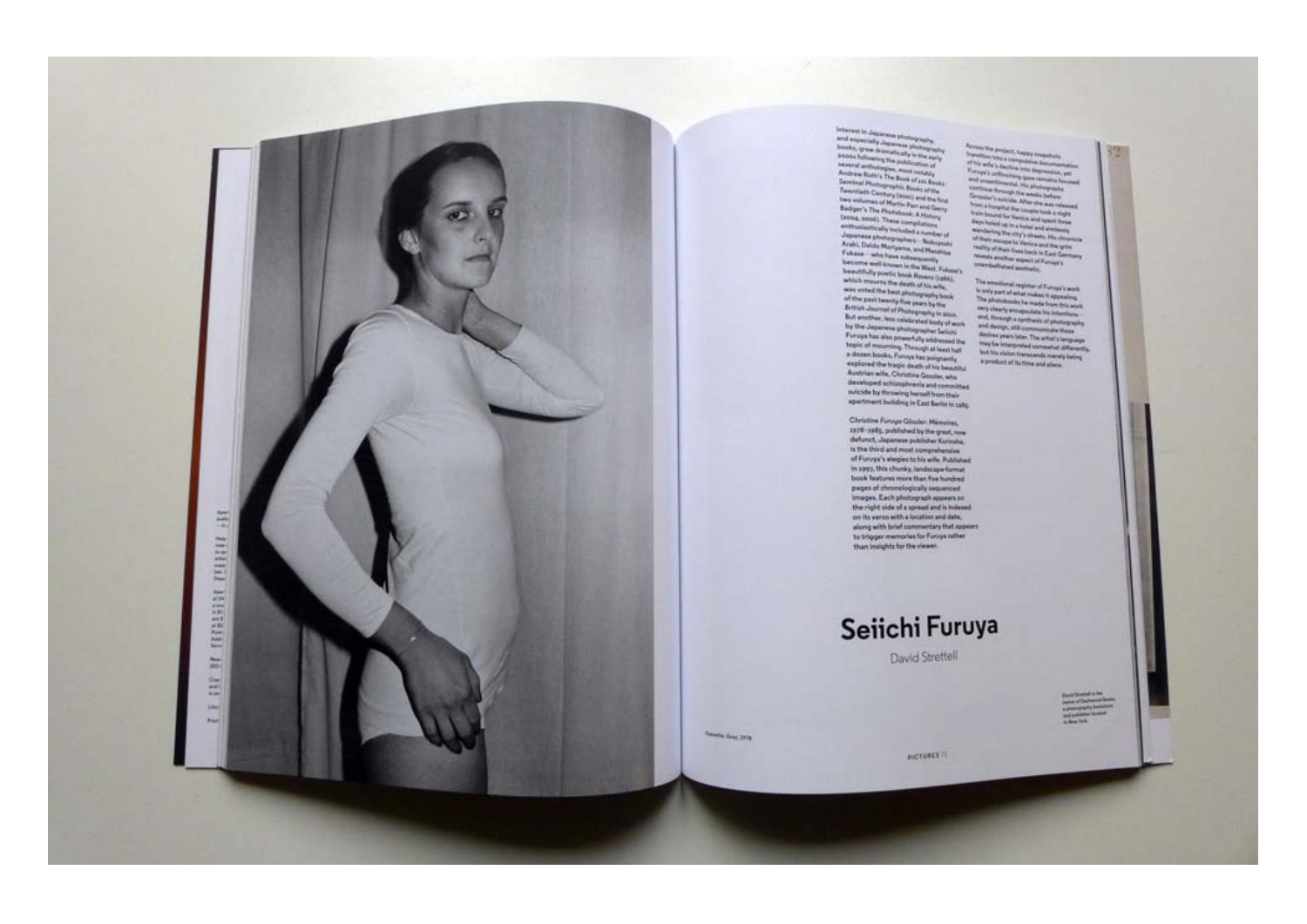